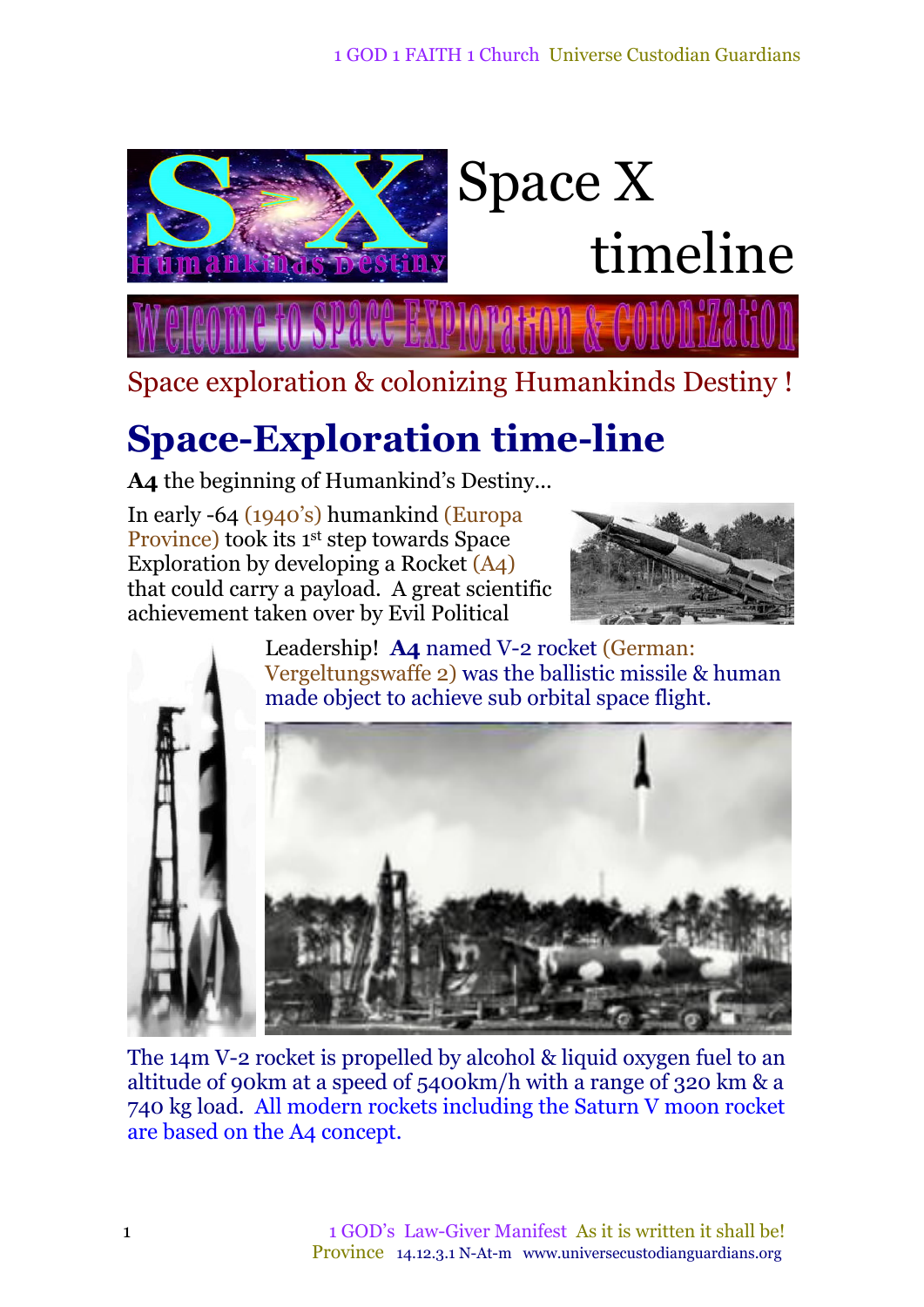#### Variead Automatic gyro control Guidebeam and radio command receivers Alcohol-water mixture Rocket body quid oxygen Hydrogen peroxide tank Hydrogen peroxide Compressed ntrogen reaction chamber pressurising bottles  $I(0)$ Propellant turbopump Œ Thrust frame Oxygenialcohol bumer caps Wing Rocket combustion chamb  $(0.0115 \text{ kHz})$ Alcohol inlets Air vane

### **After World War II usage.**

At the end of the war, a race began between the United States & the USSR to retrieve as many V-2 rockets & staff as possible. The USSR captured a number of V-2's & staff, letting them set up in East Germany for a time. In 1946 they were to move to Kapustin Yar in the USSR.



**V-2**

The US captured & then recruited German engineers & shipped them with V-2 parts to the United States. The U.S. Government delivered German knowhow to Greedy Profiteers. So they could get an advantage & takeover other economies.

The military used this stolen know how for Atlas & Minuteman guidance systems & PGM-11 Redstone rocket. A direct descendant of the V-2. The V-2s paved the way for US space exploration.



A group of just under 250 engineers build the 1<sup>st</sup> Soviet missile the R1, a duplicate of the V-2. The R1 was followed by, R2....R5, based on extension of the V-2 technology. The European's (Russians, germans) saw the wider application of this technology: Space exploration.

### **Sputnik 1** Orbiter Satellite mission

Sputnik 1 the worlds 1<sup>st</sup> Earth orbiting artificial satellite (weighing just 83 kg) which was launched on board a 2 stage modified R7 rocket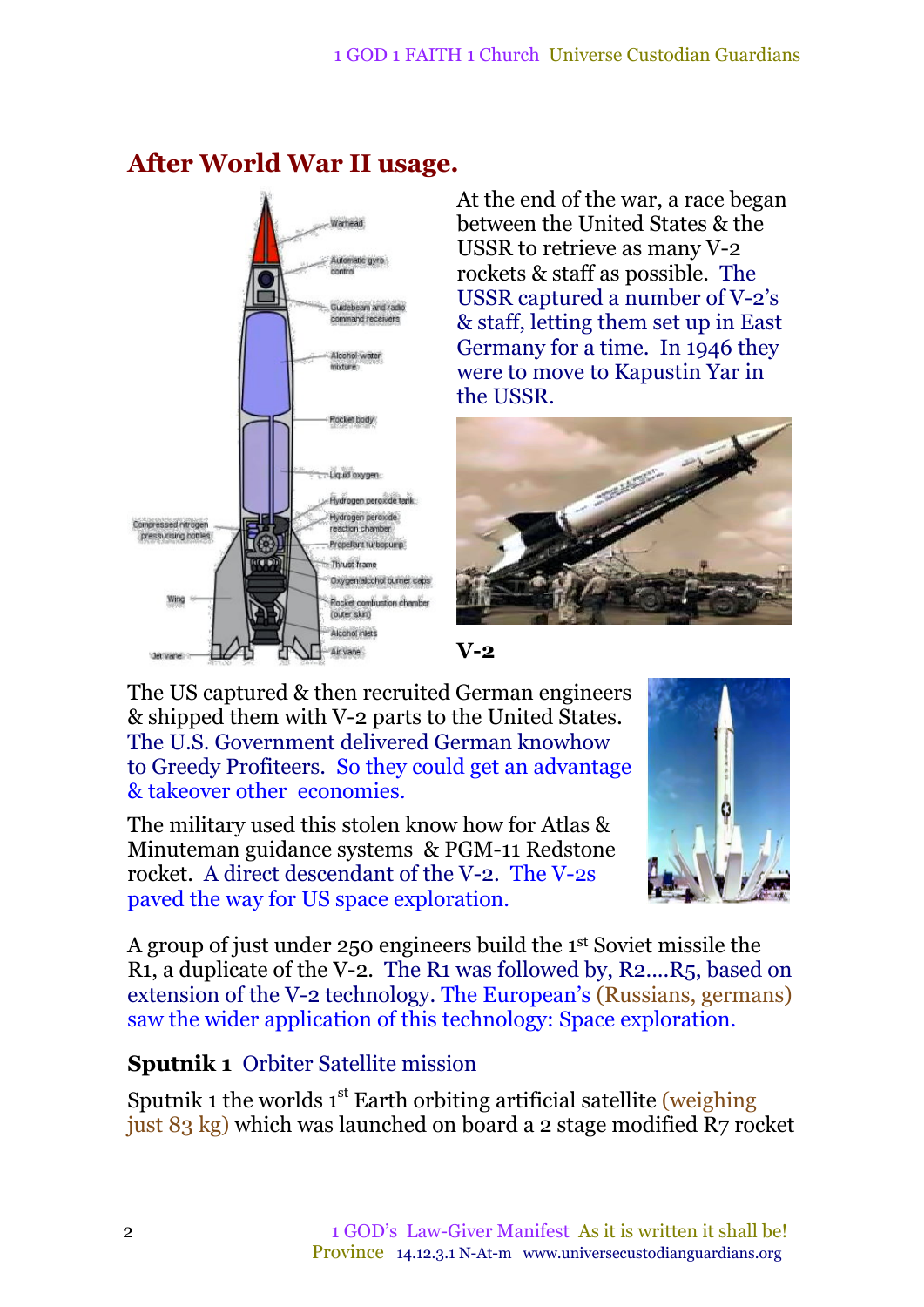(Sputnik rocket) on October 4, 1957 from site 1, 5th Tyuratam range, near Baikonur Kazakhstan Europa Province.

It carried a thermometer and two radio transmitters. The Sputnik 1 satellite a 58cm aluminum sphere had 4 over 2m long whip like antennas. Sputnik gave data on the upper atmospheric layer's density & radio signal distribution. Sputnik emitted radio signals at 20.005 & 40.002 MHz for 22 days when its batteries went dead.



Orbital Parameters: Periapsis 215km, Apoapsis 939km, Period 96.2 minutes, Inclination 65.1 °, Eccentricity 0.05201, Regions traversed Ionosphere

Sputnik's orbiting speed was 29,000 km per hour. It circled earth every 96.2 minutes. It orbited Earth about 1400 times. Its orbit started declining after 92 days Sputnik re entered Earth Atmosphere & burnt up. The name Sputnik comes from a Russian word for "traveling companion of the world".

#### **Sputnik 2** Orbiter Satellite mission

**Sputnik 2** was the 2nd spacecraft launched into Earth orbit, November 3, 1957, the 1st to carry a living animal, a dog named Laika. Sputnik 2 was a 4-meter high cone shaped capsule with a base of 2 meters (diameter). It contained compartments for





radio transmitters, telemetry system, programming unit, a regeneration & temperature control system for the cabin, & scientific instruments. A separate sealed cabin contained Laika. Sputnik 2 detected the Earth's outer radiation belt in far northern latitudes. Engineering & biological data were transmitted using the Trial D telemetry system, that would transmit data to Earth for a 15 minute period during each orbit. 2 photometers were on board for measuring solar radiation (ultraviolet & x-ray emissions) & cosmic rays. Sputnik 2 did not contain a television camera. Thermal insulation tore loose causing interior temperatures to reach 40°C. It is likely Laika survived for only a few hours instead of the planned 10 days because of the heat. The orbit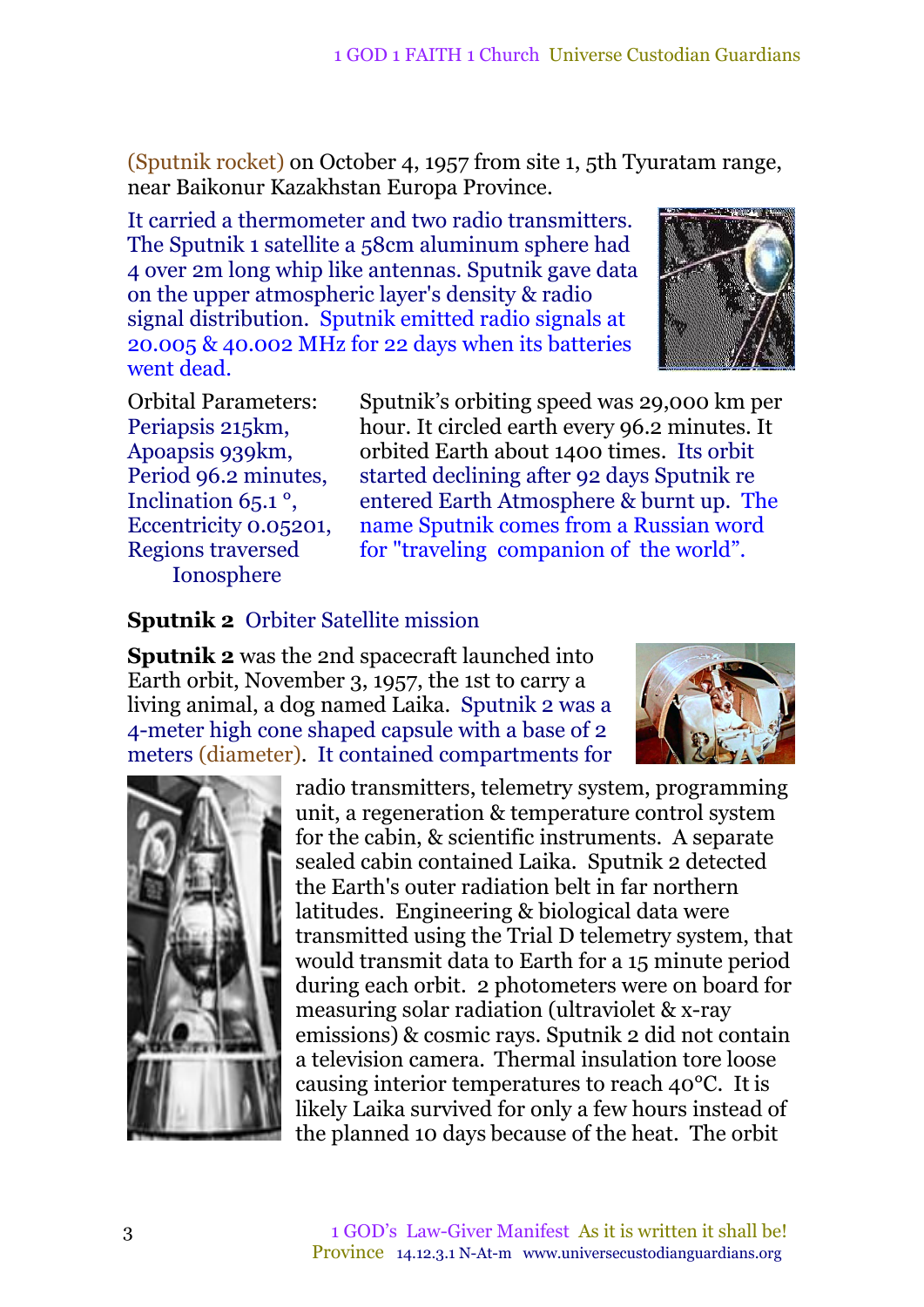of Sputnik 2 decayed & it reentered Earth's atmosphere on 14 April 1958 after 162 days in orbit.

Sputnik 5 last in program launched 08/19/1960 the 1st space flight that actually returned after 1 day orbiting living creatures (2dogs, 2rats, 40 mice, plants) unharmed to Earth.

#### **Luna 2** (E-1A series) Lunar Impactor

Luna 2 took a direct path to the Moon. It's journey took 36 hours. Luna 2 was the 1 st spacecraft to land on the moon's surface. On September 14, 1959 it impacted east of the Mare Imbrium near the craters Aristides, Archimedes & Autolycus. The spacecraft carried 3 soviet pennants. 1 of them impacted on the Moon.



#### **Vostok 1** (Vostok-3KA space capsule) 1 st Man in Orbit



Mission lasted 108 minutes from launch to landing. It was a single orbital space flight around Earth. Skimming the upper atmosphere at 327 km (Apogee) & 169 km (Perigee) its lowest point.

Vostok 1 the 1 st Soviet (Europa) program to send a man into Space Orbit. Vostok 3KA space capsule was launched 12 April 1961 from Baikonur Cosmodrome with a Cosmonaut. The 1<sup>st</sup> human (HE) to go into outer space.





The craft consisted of a spherical descent module (diameter 2.3 meters, mass 2.46 tons), which housed a cosmonaut, instruments, escape system, & a conical instrument module(mass 2.27 tons, 2.25 m long, 2.43 m wide). Holding propellant & an engine system. On reentry, the cosmonaut did eject from the craft at about 7,000 m descend via parachute. The capsule would land separately.